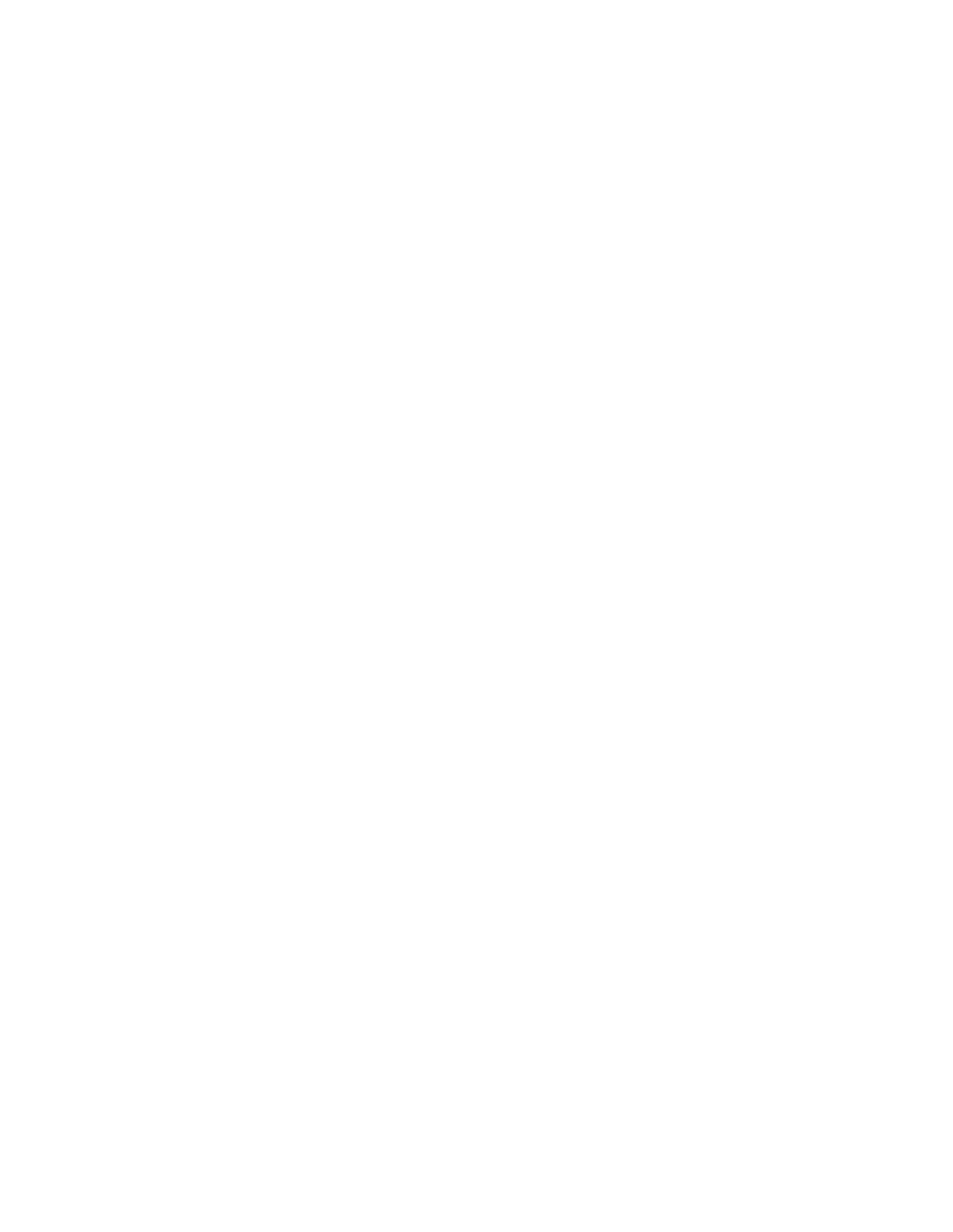

**Formerly ShopWithScrip** 

| <b>Store Name</b>                          | <b>Card Type</b>                               | Rebate    |
|--------------------------------------------|------------------------------------------------|-----------|
| H&M                                        | (\$25, E)                                      | 7%        |
| <b>HairMasters</b>                         | (\$25)                                         | 8%        |
| Halfway Café (MA)                          | (E)                                            | 12%       |
| Hallmark                                   | (\$25, R, E)                                   | 4%        |
| Hampton by Hilton                          | (\$100, \$500)                                 | 2%        |
| Happy Dining                               | (S25)                                          | 8%        |
| Happy Moments                              | (\$25)                                         | 8%        |
| Hardee's                                   | (\$10)                                         | 5%        |
| Harley-Davidson®                           | (E)                                            | 5%        |
| Harlow's                                   | (\$25, \$100, R, E)                            | $9 - 12%$ |
| Harmon Face Values                         | (\$25, \$100, R, E)                            | 7%        |
| Harry & David                              | (\$50, E)                                      | 12%       |
| <b>Harveys Supermarkets</b>                | (\$25, \$100)                                  | 4%        |
| HeadStart Hair Care                        | (\$25)                                         | 8%        |
| <b>HEB</b>                                 | (\$25, \$100)                                  | 2%        |
| Hilton                                     | (\$100, \$500)                                 | 2%        |
| Hilton Garden Inn                          | (\$100, \$500)                                 | 2%        |
| <b>Hilton Grand Vacations</b>              | (\$100, \$500)                                 | 2%        |
| Holiday Hair                               | (\$25)                                         | 8%        |
| Holiday Inn on the Beach-<br>Galveston, TX | (\$25, \$100, R, E)                            | $9 - 12%$ |
| <b>Holiday Stationstores</b>               | (\$25, \$100)                                  | 4%        |
| <b>Holland America Line</b>                | (\$100, \$500, E)                              | 6%        |
| Hollister Co.                              | (E)                                            | 5%        |
| Home 2 Suites by Hilton                    | (\$100, \$500)                                 | 2%        |
| Home Chef                                  | (E)                                            | 7.5%      |
| Home Depot®                                | (\$10, \$25, \$100,<br>\$500, \$1000, R,<br>E) | 4%        |
| HomeGoods                                  | (\$25, \$100, E)                               | 7%        |
| HomeSense                                  | (\$25, \$100, E)                               | 7%        |
| Homewood Suites by Hilton                  | (\$100, \$500)                                 | 2%        |
| HoneyBaked Ham                             | (\$25)                                         | 12%       |
| Hotels.com                                 | (\$100, \$250, E)                              | 6%        |
| Hub <sub>51</sub>                          | (\$25, \$100, E)                               | 12%       |
| Hulu                                       | (E)                                            | 6%        |
| Icing                                      | (\$10)                                         | 9%        |
| IHOP                                       | (\$10, \$25, E)                                | 8%        |
| Il Porcellino                              | (\$25, \$100, E)                               | 12%       |
| Instacart                                  | (\$25, \$100, E)                               | 4%        |
| Islamorada Fish Company                    | (\$25, \$100, E)                               | 10%       |
| Islands                                    | (\$25)                                         | 8%        |
| iTunes & App Store                         | (\$15, \$25, \$100,<br>\$500, E)               | 5%        |
| J. Crew                                    | (\$25)                                         | 13%       |
| Jack in the Box                            | (\$10)                                         | 4%        |
| Jamba                                      | (\$25, E)                                      | 6%        |
| JCPenney                                   | (\$25, \$100, R, E)                            | 5%        |

| <b>Participating Retailers</b> |  |
|--------------------------------|--|
|--------------------------------|--|

### **Participating Retailers \$VRI4/30/2022**

| Store Name                                                 | Card Type                       | Rebate     |
|------------------------------------------------------------|---------------------------------|------------|
| Jersey Mike's Subs                                         | (E)                             | 6%         |
| Jewel Osco                                                 | (\$10, \$25, \$50,<br>\$100, R) | 4%         |
| Jiffy Lube                                                 | (\$30, R, E)                    | 8%         |
| Jo-Ann Fabric and Craft Stores                             | (\$25)                          | 6%         |
| Jo-Ann Fabric and Craft Stores<br>eGift card               | (E)                             | 6%         |
| Joe Fish (MA)                                              | (E)                             | 12%        |
| Joe's Crab Shack                                           | (\$25, \$100, R, E)             | 9-12%      |
| Joe's Seafood Prime Steak &<br>Stone Crab<br>Jos. A. Bank  | (\$25, \$100, E)<br>(S25)       | 12%<br>10% |
| Journeys                                                   | (S25)                           | 10%        |
| Journeys Kidz                                              | (\$25)                          | 10%        |
| <b>JW Marriott</b>                                         | (\$100, E)                      | 6%         |
| Kemah Boardwalk                                            | (\$25, \$100, R, E)             | $9 - 12%$  |
| Kids Foot Locker                                           | (\$25, E)                       | 8%         |
| Kmart                                                      | (\$25, \$50, E)                 | 4%         |
| Kohl's                                                     | (\$25, \$100, E)                | 4%         |
| Kowloon Restaurant (MA)                                    |                                 |            |
|                                                            | (E)                             | 12%        |
| Krispy Kreme® Doughnut<br>Corporation<br>Krist Oil         | (\$10, R, E)<br>$($ \$50)       | 8%<br>5%   |
| <b>Kwik Star</b>                                           | (\$25, \$50, \$100,             | 4%         |
| Kwik Trip                                                  | R)<br>(\$25, \$50, \$100,       | 4%         |
| L. Woods Tap & Pine Lodge                                  | R)<br>(\$25, \$100, E)          | 12%        |
| L.L.Bean                                                   | (\$25, \$100, E)                | 16%        |
| La Griglia                                                 | (\$25, \$100, R, E)             | 9-12%      |
| Lady Foot Locker                                           | (\$25, E)                       | 8%         |
| Landry's Hilton Galveston Island (\$25, \$100, R, E) 9-12% |                                 |            |
| Resort<br>Landry's Seafood                                 | (\$25, \$100, R, E)             | $9 - 12%$  |
| Landry's, Inc.                                             | (\$25, \$100, R, E)             | $9 - 12%$  |
| Lands' End                                                 | (\$25, \$100, E)                | 15%        |
| Lands' End Kids                                            | (\$25, \$100, E)                | 15%        |
| Lands' End School                                          | (\$25, \$100, E)                | 15%        |
| Lane Bryant <sup>®</sup>                                   | (\$25, E)                       | 8%         |
| Le Meridien                                                | (\$100, E)                      | 6%         |
| Legal Sea Foods                                            | (E)                             | 13%        |
| Leppinks Food Centers                                      | (\$50)                          | 5%         |
| Lettuce Entertain You                                      | (\$25, \$100, E)                | 12%        |
| Restaurants<br>Little Caesars Pizza                        | (\$20)                          | 8%         |
| Live Event Card                                            | (E)                             | 25%        |
| Loews Cineplex                                             | (\$25, \$50, E)                 | 8%         |
| Loews Cineplex Single Ticket                               | (\$10, \$12)                    | 10%        |
| Logan's Roadhouse                                          | (\$25, E)                       | 10%        |
| Long John Silver's                                         | (\$10)                          | 8%         |
| LongHorn Steakhouse                                        | (\$10, \$25, \$100,             | 8%         |
| Lou Malnati's Pizzeria                                     | R, E<br>(\$10)                  | 8%         |

| <b>Store Name</b>                        | <b>Card Type</b>                               | Rebate     |
|------------------------------------------|------------------------------------------------|------------|
| Lowe's                                   | (\$20, \$25, \$100,<br>\$500, \$1000, R,<br>E) | 4%         |
| Lucille's Smokehouse<br>Bar.B.Que        | (E)                                            | 8%         |
| Lucky (Southern CA Only)                 | (\$10, \$25, \$50,<br>\$100, R)                | 4%         |
| Lucky Supermarket                        | (\$25, \$100)                                  | 2%         |
| Macy's                                   | (\$25, \$100, E)                               | 10%        |
| Maggiano's Little Italy                  | (\$25, \$50, E)                                | 11%        |
| Magic Johnson Theatres                   | (\$25, \$50, E)                                | 8%         |
| Magic Johnson Theatres Single<br>Ticket  | (\$10, \$12)                                   | 10%        |
| Main Event                               | (\$50, E)                                      | 10%        |
| Marathon                                 | (\$25, \$100,<br>\$250)                        | 3%         |
| Marcus Hotels & Resorts                  | (\$25, \$100, R, E)                            | 8%         |
| <b>Marcus Theatres</b>                   | (\$25, \$100, R, E)                            | 8%         |
| Mariano's (IL)                           | (\$25, \$50, \$100,<br>R, E                    | 4%         |
| Mariano's-Formerly Roundy's              | (\$25, \$50, \$100,<br>R, E)                   | 4%         |
| Mario Tricoci                            | (\$25, \$100)                                  | 7%         |
| Market District                          | (\$25, \$50, \$100,<br>E)                      | 4%         |
| <b>Marriott Executive Apartments</b>     | (\$100, E)                                     | 6%         |
| Marriott Hotels & Resorts                | (\$100, E)                                     | 6%         |
| <b>Marriott Vacation Club</b>            | (\$100, E)                                     | 6%         |
| Marshalls                                | (\$25, \$100, E)                               | 7%         |
| Martin's Super Markets                   | (\$50, \$100)                                  | 4%         |
| Maurices                                 | (\$20)                                         | 7%         |
| MBurger                                  | (\$25, \$100, E)                               | 12%        |
| McAlister's Deli                         | (\$25, E)                                      | 6%         |
| McCormick & Schmick's                    | (\$25, \$100, R, E)                            | $9 - 12%$  |
| Meijer                                   | (\$10, \$25, \$50,<br>$$100, R^*$              | 3%         |
| Menards                                  | (\$25, \$100,<br>\$500)                        | 3%         |
| Men's Wearhouse                          | (\$25)                                         | 8%         |
| Metro Market (WI)                        | (\$25, \$50, \$100,<br>R, E)                   | 4%         |
| Metropolis Oyster Room &<br>Cocktail Bar | (\$25, \$100, R, E) 9-12%                      |            |
| Michaels                                 | (\$25)                                         | 4%         |
| Miller's Ale House                       | (E)                                            | 8%         |
| Mity Nice Bar & Grill                    | (\$25, \$100, E)                               | 12%        |
| Mobil                                    | (\$50, \$250, R)                               | $1 - 1.5%$ |
| Moe's Southwest Grill                    | (\$25, E)                                      | 6%         |
| Mon Ami Gabi                             | (\$25, \$100, E)                               | 12%        |
| Morton's Steakhouse                      | (\$25, \$100, R, E) 9-12%                      |            |
| MotoMart                                 | (\$50)                                         | 5%         |
| Movie Tavern by Marcus                   | (\$25, \$100, R, E) 8%                         |            |
| Moxy Hotels                              | (\$100, E)                                     | 6%         |
| Muer Seafood                             | (\$25, \$100, R, E) 9-12%                      |            |
| Naoki Sushi                              | (\$25, \$100, E)                               | 12%        |
|                                          |                                                |            |

**E = eGift Cards, R = Reload, R\* = Overnight Reload**

P7KH HDUQLQJV SHUFHQWDJHV OLVWHG DUH DV RIGRPH UHWDLOHUV I 3OHDVH YLVLW 5DLVH5LJKW FRP VKRS IRU GHWDLOV RQ FXUUHQW VSHFL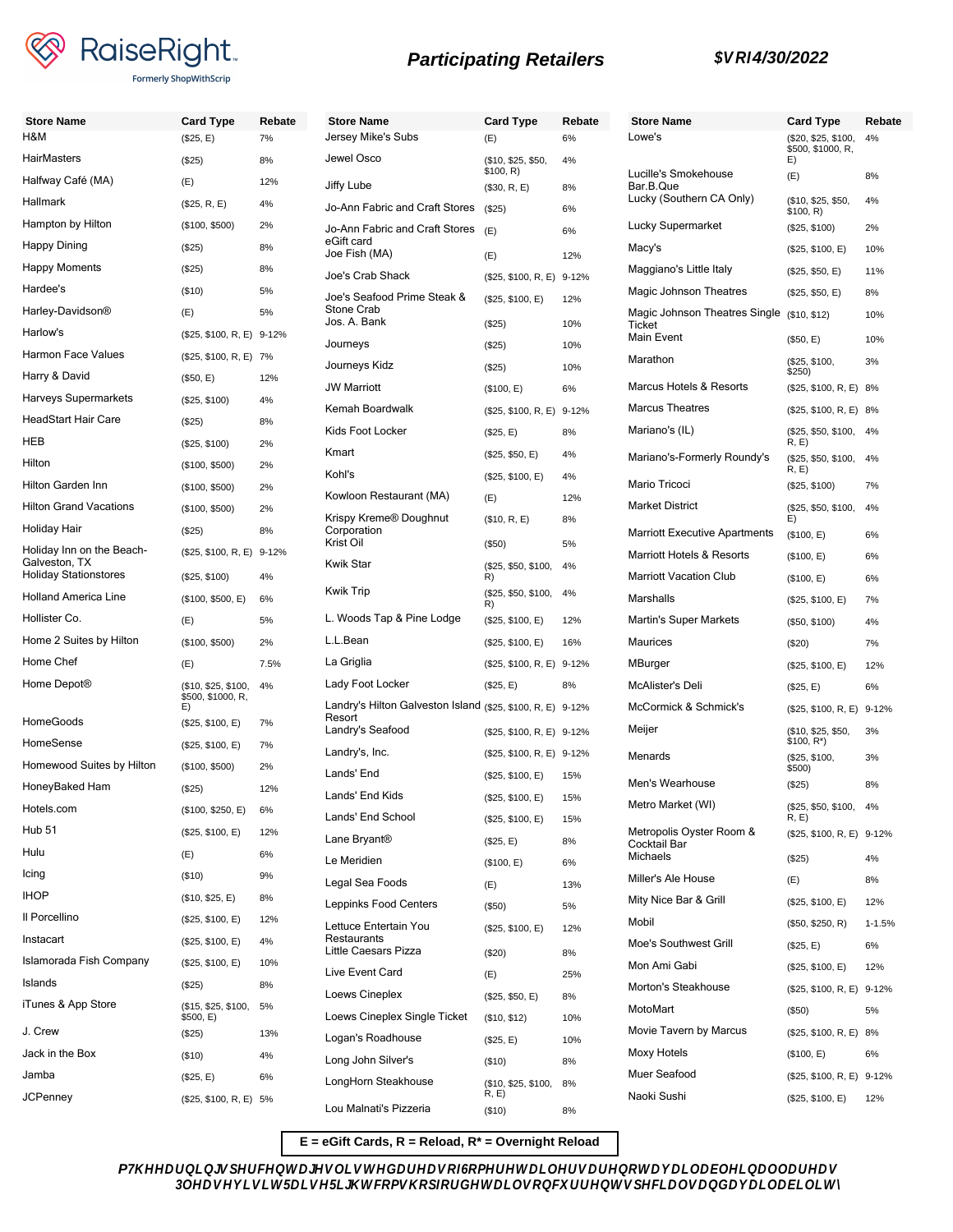

## **Participating Retailers** *As of* **4/30/2022**

| <b>Store Name</b>                       | <b>Card Type</b>                  | Rebate | <b>Store Name</b>           | <b>Card Type</b>            | Rebate |
|-----------------------------------------|-----------------------------------|--------|-----------------------------|-----------------------------|--------|
| Neiman Marcus                           | (\$50)                            | 12%    | Petterino's                 | (\$25, \$100, E)            | 12%    |
| Nike                                    | (\$25, E)                         | 12%    | <b>Phantom Gourmet</b>      | (E)                         | 12%    |
| Nintendo eShop                          | (E)                               | 8%     | Pick 'n Save (WI)           | (\$25, \$50, \$100,<br>R, E | 4%     |
| Noah's Bagels                           | (\$10)                            | 10%    | Piggly Wiggly (WI, IL only) | (\$25, \$50, \$100)         | 3%     |
| Nob Hill Foods                          | (\$25, \$100)                     | 4%     | Pizza Hut                   | (\$10, E)                   | 8%     |
| Noodles & Company                       | $($ \$10)                         | 8%     | Pizza Ranch                 | (\$25, E)                   | 8%     |
| NOOK by Barnes & Noble                  | (\$5, \$10, \$25,<br>\$100, R, E) | 8%     | Pizzeria Due                | (\$25, E)                   | 12%    |
| Nordstrom                               | (\$25, \$100, E)                  | 4%     | Pizzeria Portofino          | (\$25, \$100, E)            | 12%    |
| Nordstrom Rack                          | (\$25, \$100, E)                  | 4%     | Pizzeria Uno                | (\$25, E)                   | 12%    |
| Oceanaire                               | (\$25, \$100, R, E) 9-12%         |        | Pizzeria Via Stato          | (\$25, \$100, E)            | 12%    |
| O'Charley's                             | (\$25, E)                         | 13%    | Popcorn Factory             | (\$50, E)                   | 12%    |
| Office Depot / Office Max               | (\$25, \$100)                     | 5%     | Pottery Barn                | (\$25, \$100, E)            | 8%     |
| Office Depot / Office Max eGift<br>Card | (E)                               | 5%     | Pottery Barn Kids           | (\$25, \$100, E)            | 8%     |
| Old Navy                                | (\$25, \$100, R, E) 14%           |        | Primary Kids Clothing       | (E)                         | 10%    |
| Olive Garden                            | (\$10, \$25, \$100,               | 8%     | <b>Princess Cruises</b>     | (\$100, \$500, E)           | 6%     |
| Omaha Steaks                            | R, E)<br>(\$25)                   | 11%    | Protea Hotels by Marriott   | (\$100, E)                  | 6%     |
| On The Border                           | (\$25, \$50, E)                   | 11%    | Qdoba Mexican Grill         | (\$25)                      | 7%     |
| OshKosh                                 | (\$25, R)                         | 10%    | Quality Crab & Oyster Bah   | (\$25, \$100, E)            | 12%    |
| OshKosh eGift Card                      | (E)                               | 10%    | Quick Chek (NJ and NY only) | (\$25)                      | 2%     |
| Osteria Via Stato                       | (\$25, \$100, E)                  | 12%    | QVC                         | (E)                         | 5%     |
| Outback Steakhouse                      | (\$10, \$25, \$50,                | 10%    | R.J. Grunts                 | (\$25, \$100, E)            | 12%    |
|                                         | E)                                |        | <b>Rainforest Cafe</b>      | (\$25, \$100, R, E) 9-12%   |        |
| Overstock.com                           | (\$25, E)                         | 8%     | Raley's                     | (\$25, \$100)               | 4%     |
| Ozzie's Pops & Pretzels                 | (\$25, \$100, E)                  | 12%    | Ramen-san                   | (\$25, \$100, E)            | 12%    |
| P.F. Chang's China Bistro               | (\$25, \$100, E)                  | 6%     | Randalls                    | (\$10, \$25, \$50,          | 4%     |
| Panda Express                           | (\$25, E)                         | 8%     | Randalls eGift Card         | \$100, R)<br>(E)            | 4%     |
| Panera Bread                            | (\$5, \$10, \$25,<br>\$50, R, E)  | 8%     | Rave Cinemas                | (\$25)                      | 4%     |
| Papa John's Pizza                       | $($10, R^*, E)$                   | 8%     | <b>Red Lobster</b>          | (\$10, \$25, R, E)          | 8%     |
| Papa Murphy's Pizza                     | (\$10)                            | 8%     | <b>Red Robin</b>            | (\$25, E)                   | 8%     |
| Pappadeaux                              | (E)                               | 6%     | Red Sushi                   | (\$25, \$100, R, E) 9-12%   |        |
| Pappas Bar-B-Q                          | (E)                               | 6%     | Regal                       |                             | 8%     |
| Pappas Bros. Steakhouse                 | (E)                               | 6%     | Regal Premiere e-Ticket     | (\$10, \$25, E)             |        |
| Pappas Burger                           | (E)                               | 6%     | Regis Salons                | (E)                         | 10%    |
| Pappas Restaurants                      | (E)                               | 6%     | Regis Signature Salon       | (\$25)                      | 8%     |
| Pappas Seafood House                    | (E)                               | 6%     | REI                         | (\$25)                      | 8%     |
| Pappasito's                             | (E)                               | 6%     | Renaissance Hotels          | (\$25, E)                   | 8%     |
| Paramount+                              | (E)                               | 8%     | <b>Republic Services</b>    | (\$100, E)                  | 6%     |
| Pavilions                               | (\$10, \$25, \$50,                | 4%     |                             | (\$20, \$100)               | 10%    |
| Pavilions eGift Card                    | \$100, R)                         | 4%     | Residence Inn by Marriott   | (\$100, E)                  | 6%     |
| PBteen                                  | (E)<br>(\$25, \$100, E)           | 8%     | <b>Rite Aid</b>             | (\$25, \$100)               | 4%     |
| Peohe's                                 |                                   |        | <b>River Crab</b>           | (\$25, \$100, R, E) 9-12%   |        |
| Pep Boys eGift Card                     | (\$25, \$100, R, E) 9-12%         |        | Roblox                      | (E)                         | 7%     |
| Petco                                   | (E)                               | 7%     | Ross Dress for Less         | (\$25)                      | 8%     |
|                                         | (E)                               | 5%     | Royal Caribbean             | (E)                         | 13%    |
| Pete's Fresh Market                     | $(\$20)$                          | 4%     | Royal Farms                 | (\$25, \$100)               | 4%     |
| PetSmart                                | (\$25, R, E)                      | 5%     | RPM Italian                 | (\$25, \$100, E)            | 12%    |

| <b>Store Name</b><br><b>RPM Seafood</b> | Card Type                                           | Rebate    |
|-----------------------------------------|-----------------------------------------------------|-----------|
| <b>RPM Steak</b>                        | (\$25, \$100, E)                                    | 12%       |
|                                         | (\$25, \$100, E)                                    | 12%       |
| <b>Rubio's Restaurants</b>              | (\$25, E)                                           | 10%       |
| Ruth's Chris Steak House                | (\$50, \$100, E)                                    | 10%       |
| Safeway                                 | (\$10, \$25, \$50,<br>\$100, R)                     | 4%        |
| Safeway eGift Card                      | (E)                                                 | 4%        |
| Saks Fifth Avenue                       | $(\$50)$                                            | 12%       |
| Saks Fifth Avenue OFF 5th               | $($ \$50)                                           | 12%       |
| Sally Beauty                            | $(\$25)$                                            | 12%       |
| Saltgrass Steakhouse                    | (\$25, \$100, R, E)                                 | $9 - 12%$ |
| Sam's Club                              | (\$10, \$25, \$50,<br>\$100, \$250,<br>\$500, R, E) | 2.5%      |
| San Luis Resort                         | (\$25, \$100, R, E)                                 | $9 - 12%$ |
| Saranello's                             | (\$25, \$100, E)                                    | 12%       |
| Saturday's Hair Salon                   | (\$25)                                              | 8%        |
| Save Mart Supermarkets                  | (\$25, \$100)                                       | 2%        |
| Scheels                                 | (\$25, \$100, E)                                    | 8%        |
| Schlotzsky's                            | (\$25, E)                                           | 6%        |
| School Uniforms by Tommy<br>Hilfiger    | (E)                                                 | 5%        |
| Sears                                   | (\$25, \$100,<br>\$250, E)                          | 4%        |
| Sears Auto Service Center               | (\$25, \$100,<br>\$250, E)                          | 4%        |
| Seaside's                               | (\$25, \$100, E)                                    | 12%       |
| Seasons 52                              | (\$10, \$25, \$100,<br>R, E)                        | 8%        |
| See's Candies                           | (\$25)                                              | 9%        |
| Sendik's Food Market                    | (\$25, \$50, \$100,<br>R)                           | 4%        |
| Sendik's Fresh2Go                       | (\$25, \$50, \$100,<br>R)                           | 4%        |
| Sephora                                 | (\$25, E)                                           | 5%        |
| <b>Shari's Berries</b>                  | (\$50, E)                                           | 12%       |
| Shaw's Crab House                       | (\$25, \$100, E)                                    | 12%       |
| Shaw's Supermarket                      | (\$10, \$25, \$50,<br>\$100, R)                     | 4%        |
| Sheetz                                  | $($25, $100, R^*)$                                  | 3%        |
| Shell                                   | (\$25, \$50, \$100,<br>R)                           | 1.5%      |
| Sheraton Hotels & Resorts               | (\$100, E)                                          | 6%        |
| shi by Journeys                         | (\$25)                                              | 10%       |
| Shoe Carnival                           | (\$25)                                              | 5%        |
| ShopRite                                | (\$25, \$100)                                       | 4%        |
| Showplace                               | (\$25, \$50, E)                                     | 8%        |
| Showplace Single Ticket                 | (\$10, \$12)                                        | 10%       |
| Shutterfly                              | (\$25, E)                                           | 9%        |
| Sierra                                  | (\$25, \$100, E)                                    | 7%        |
| Simms Steakhouse                        | (\$25, \$100, R, E)                                 | $9 - 12%$ |
| Sirius XM Radio                         | (E)                                                 | 4%        |
| Sling TV                                | (E)                                                 | 7%        |

**E = eGift Cards, R = Reload, R\* = Overnight Reload**

*The earnings percentages listed are as of 4/30/2022. Some retailers are not available in all areas. Please visit RaiseRight.com/shop for details on current specials and availability.*